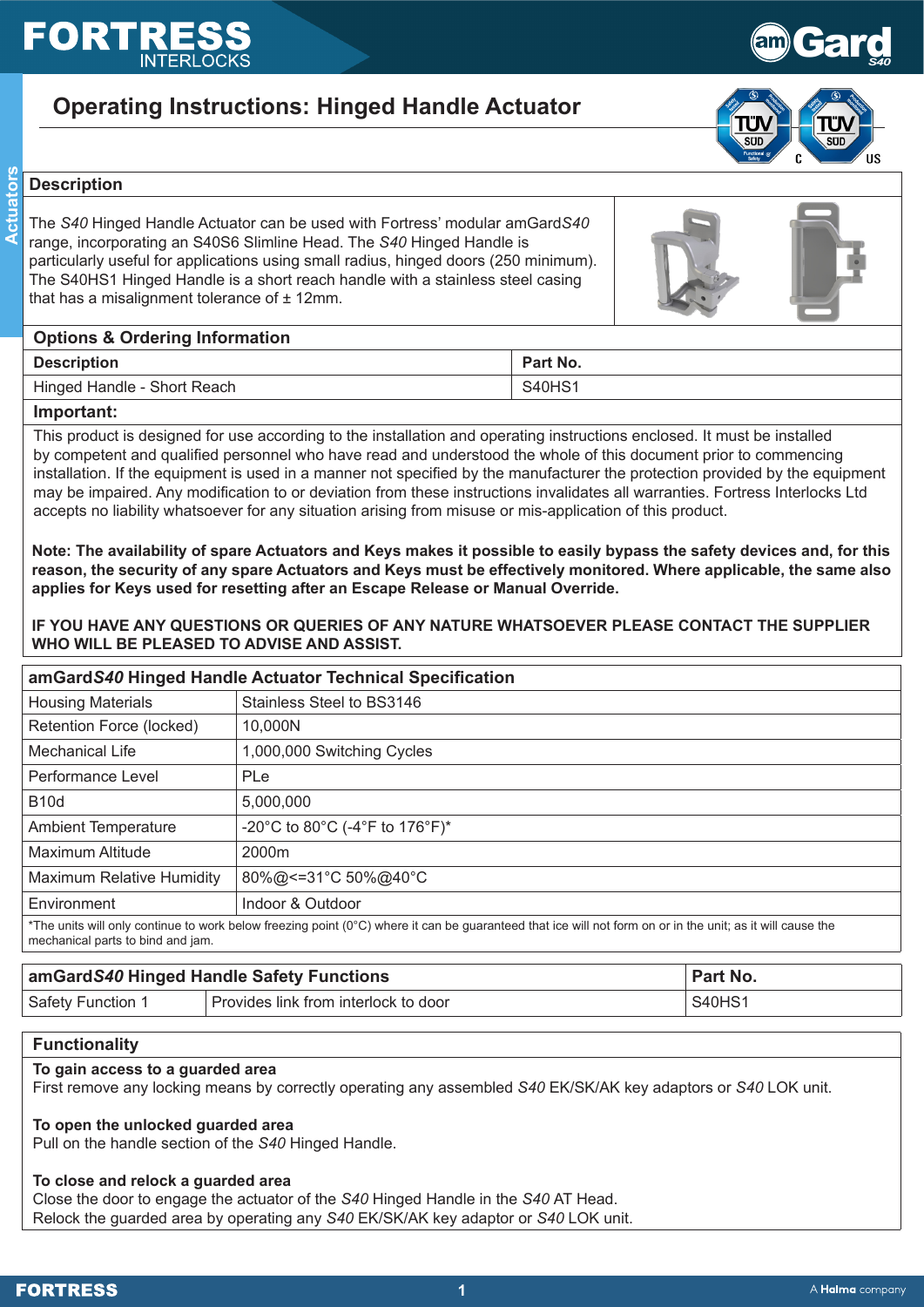

# **Tools and Fixings Required (for Handle mounting only)**

# **M8 Tap or Ø 8.5 Drill**

**2 x M8 screws** (Screws must be suitable length for a minimum of 6mm thread engagement if mounting to a threaded panel, or a suitable length to ensure full engagement with M8 Nut if mounted through a panel. Required screw type and class; A2 70. Required torque setting; 4-6 Nm.)

**2 x M8 Nuts** (optional)

# **2 x M8 Washers**

# **Required Torque Settings:**

If removed during mounting, re-orientation or electrical wiring, all supplied fixing screws of the complete Guard Interlocking Device must be refitted using the following torque settings;

- M3 Screws 0.8-1.0 Nm.
- M4 Screws 2-4 Nm.
- M5 Screws 2-4 Nm.
- M8 Screws (required for device mounting but not supplied) 4-6 Nm.

# **Mounting**

- **1.** Mount the complete Guard Interlocking Device only in its correctly assembled condition.
- **2.** Locate the *S40* Hinged Handle so that it is within easy reach.
- **3.** The handle must be fitted to a flat metal panel, of minimum thickness 6mm, permanently attached to the guard.
- **4.** Machine the panel using the dimensions from figure 1.
- **5.** Mount the handle to the panel using the 2 M8 screws nuts and washers, as applicable.
- **6.** All fixing screws used to mount the complete Guard Locking Device must be permanently prevented from removal, either by vibration or by personnel using standard tools. If mounting fixings are visible, they must be secured against manipulation and un-authorised or un-identifiable removal. In these cases, a middle strength adhesive screwlocker is required.
- **7.** The installation and operation of the complete Guard Interlocking Device must take into account the requirements of EN ISO 14119; in particular Section 7 – Design for minimising defeat possibilities.
- **8.** The complete Guard Interlocking Device must not be used as a mechanical stop. Where applicable, precautions must be made to ensure the door or gate of any guarded area has sufficient support and stops to prevent the impact on the Guard Interlocking Device.
- **9.** If fitted in conjunction with an *S40* Push IR Escape Release module, the complete Guard Interlocking Device must be mounted in the correctly assembled condition so that the Escape Release action is only possible from within the guarded area (danger zone).

#### **Testing**

The complete guard installation must be tested against the requirements of the host unit. Refer to the *S40* ATHead Stop/ LOK installation instructions. Make sure that the gap around the perimeter of the guard, when closed (Safety Circuits closed), does not exceed the limits specified in EN294 and EN953.